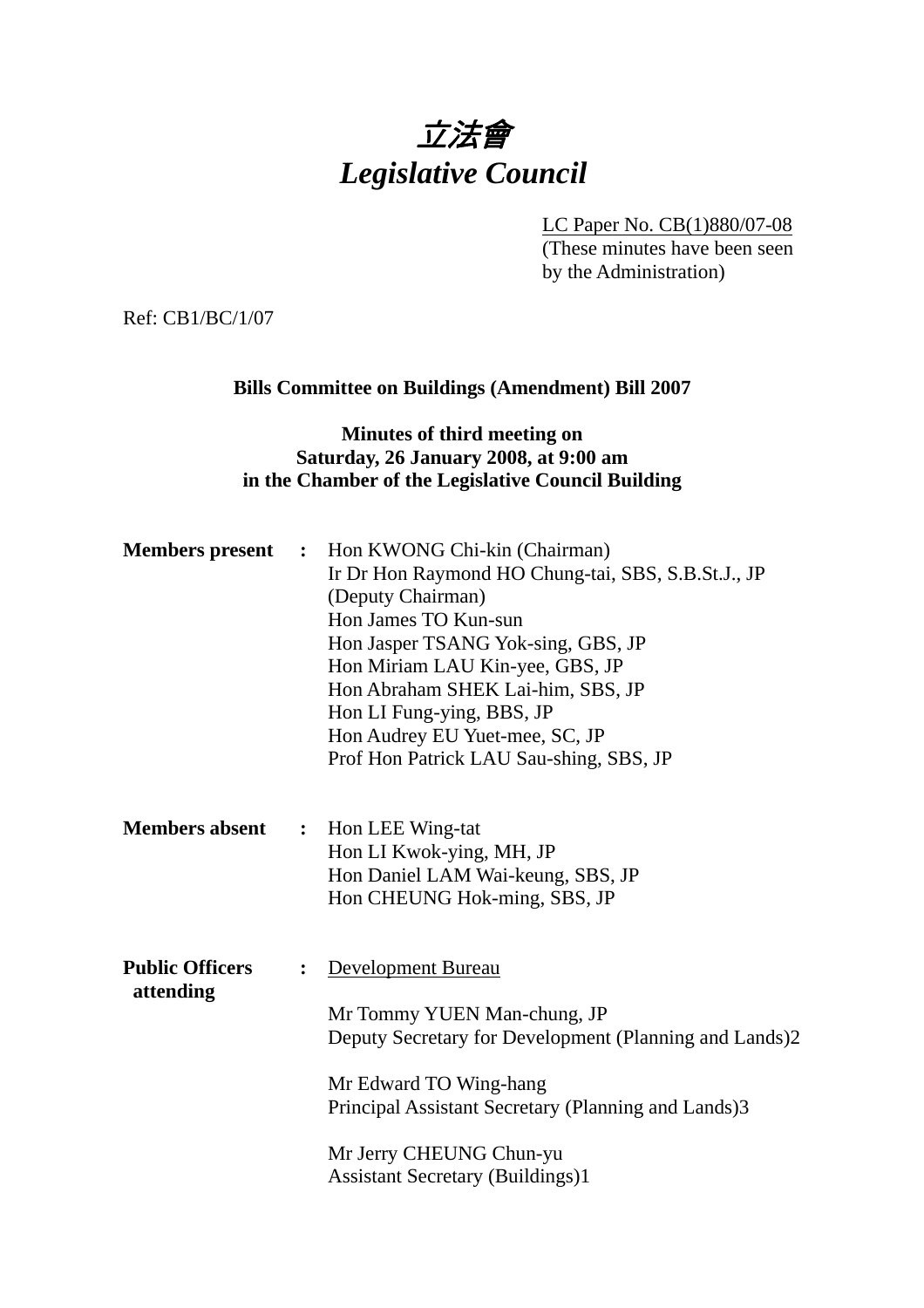|                                           |                  | <b>Buildings Department</b><br>Mr CHEUNG Hau-wai, JP<br>Director of Buildings<br>Mr LAM Siu-tong<br><b>Assistant Director (Support)</b><br>Department of Justice<br>Mr Allen LAI Kai-pang<br><b>Senior Government Counsel</b><br>Ms Carmen CHU Ying-hung<br><b>Senior Government Counsel</b>                                                                                                                                                                                                                                              |
|-------------------------------------------|------------------|-------------------------------------------------------------------------------------------------------------------------------------------------------------------------------------------------------------------------------------------------------------------------------------------------------------------------------------------------------------------------------------------------------------------------------------------------------------------------------------------------------------------------------------------|
| <b>Attendance by</b><br><b>Invitation</b> | $\ddot{\bullet}$ | Hong Kong Construction Industry Employees General Union<br>Mr CHOI Chun-wa<br>Chairman<br>Hong Kong Bar-bending Contractors Association Limited<br>Mr YU Wai-ming<br><b>Secretary General</b><br>Hong Kong Marble & Granite Merchants Association<br>Mr Joseph TSIEH<br>Vice-Chairman<br>Mr Francis FOO<br><b>Committee Member</b><br>The Association of Plastering Subcontractors Limited<br>Mr SHUI Wing-shing<br><b>Committee Member</b><br><b>Hong Kong Construction Sub-contractors Association</b><br>Mr TSE Chun-yuen<br>President |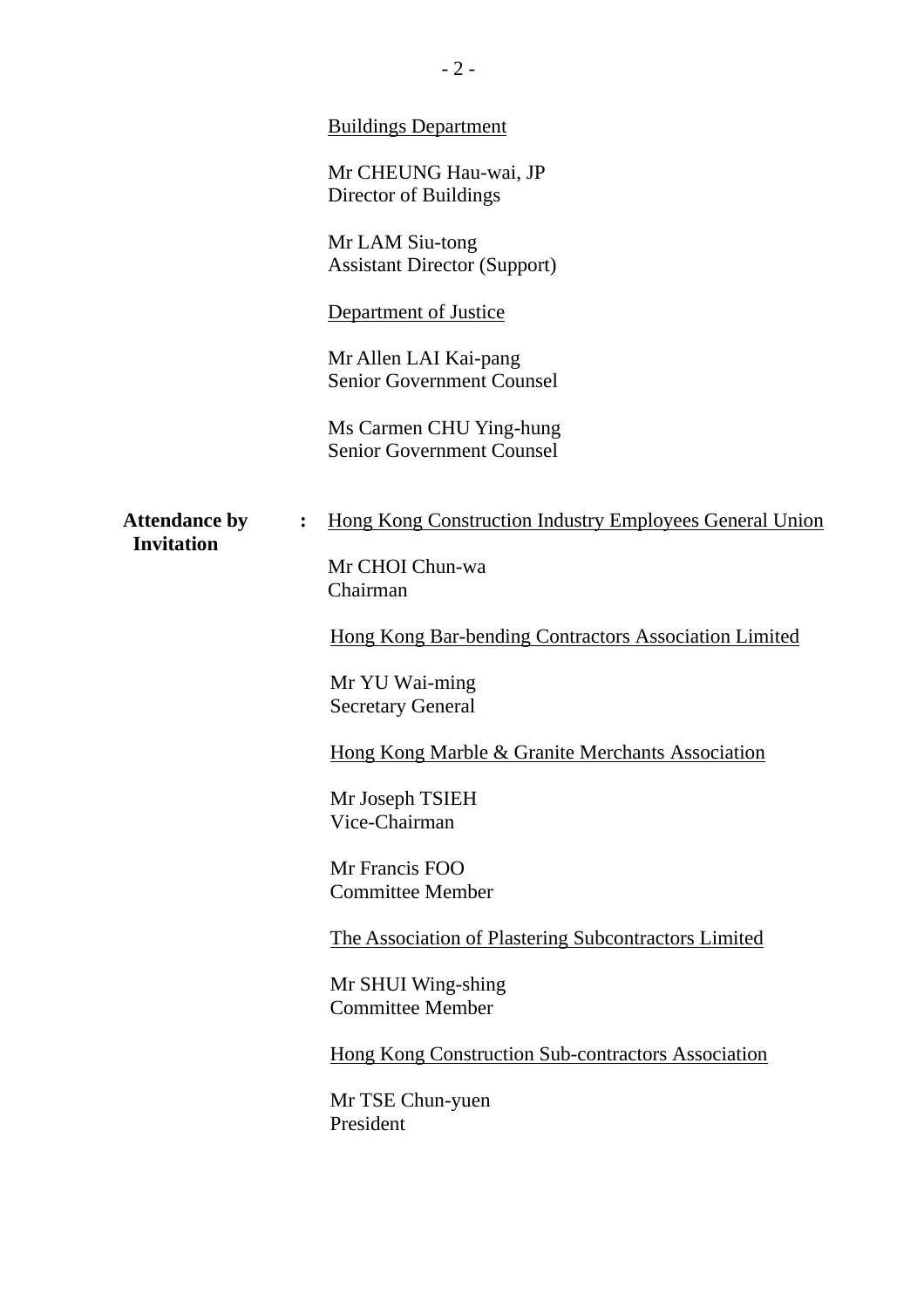#### Hong Kong Licensed Plumbers Association Limited

Mr LEE Koon-ki Chairman

Mr TSANG Kwai-yin **Director** 

Hong Kong General Building Contractors Association Limited

Mr HO Wai-wah President

#### Sign Association of Hong Kong

Mr H N LAU President

Mr S K LAU PR Secretary

Hong Kong Professional Sign Maker Association Limited

Dr MAK Siu-tong Chairman

Mr Keith CHAN Company Secretary

Hong Kong Construction Association

Mr Conrad WONG President

Mr Thomas TSE Secretary General

Hong Kong Water Works Professionals Association Limited

Mr CHENG Wai-cheong Chairman

Mr WONG Man-sum Secretary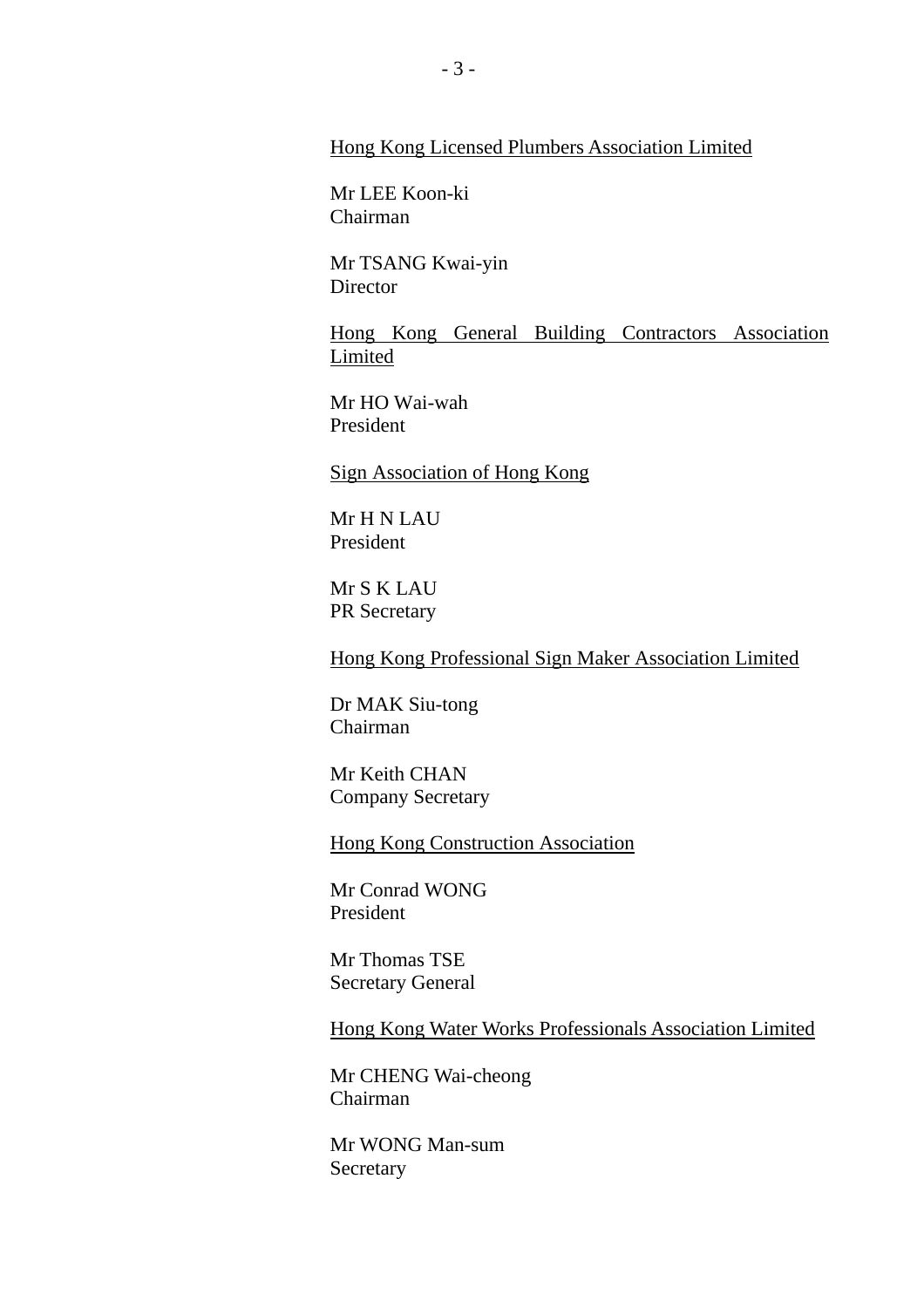Mr Wanko TANG Tsun-wan Consultant

The Hong Kong Institute of Architects

Mr C M CHAN Chairman, Buildings Committee

Mr TSANG Man-biu Member, Buildings Committee

The Hong Kong Institute of Surveyors

Professor Barnabas CHUNG Chairman, Board of Professional Development

Mr Vincent HO Council Member, Building Surveying Division

Hong Kong Owners Club

Mr SHEA Hing-wan Chairman

Mr LEUNG Heung-kin Senior Executive Officer

The Democratic Party

Mr WONG Sing-chi Housing Policy Deputy Spokesman

Neosign Advertising Employees' Association

Mr LEUNG Wing-kwong Chairman

Mr LEUNG Wing-shun Committee Member

| <b>Clerk in attendance :</b> Ms YUE Tin-po |                              |
|--------------------------------------------|------------------------------|
|                                            | Chief Council Secretary (1)3 |

**Staff in attendance :** Miss Monna LAI Assistant Legal Adviser 7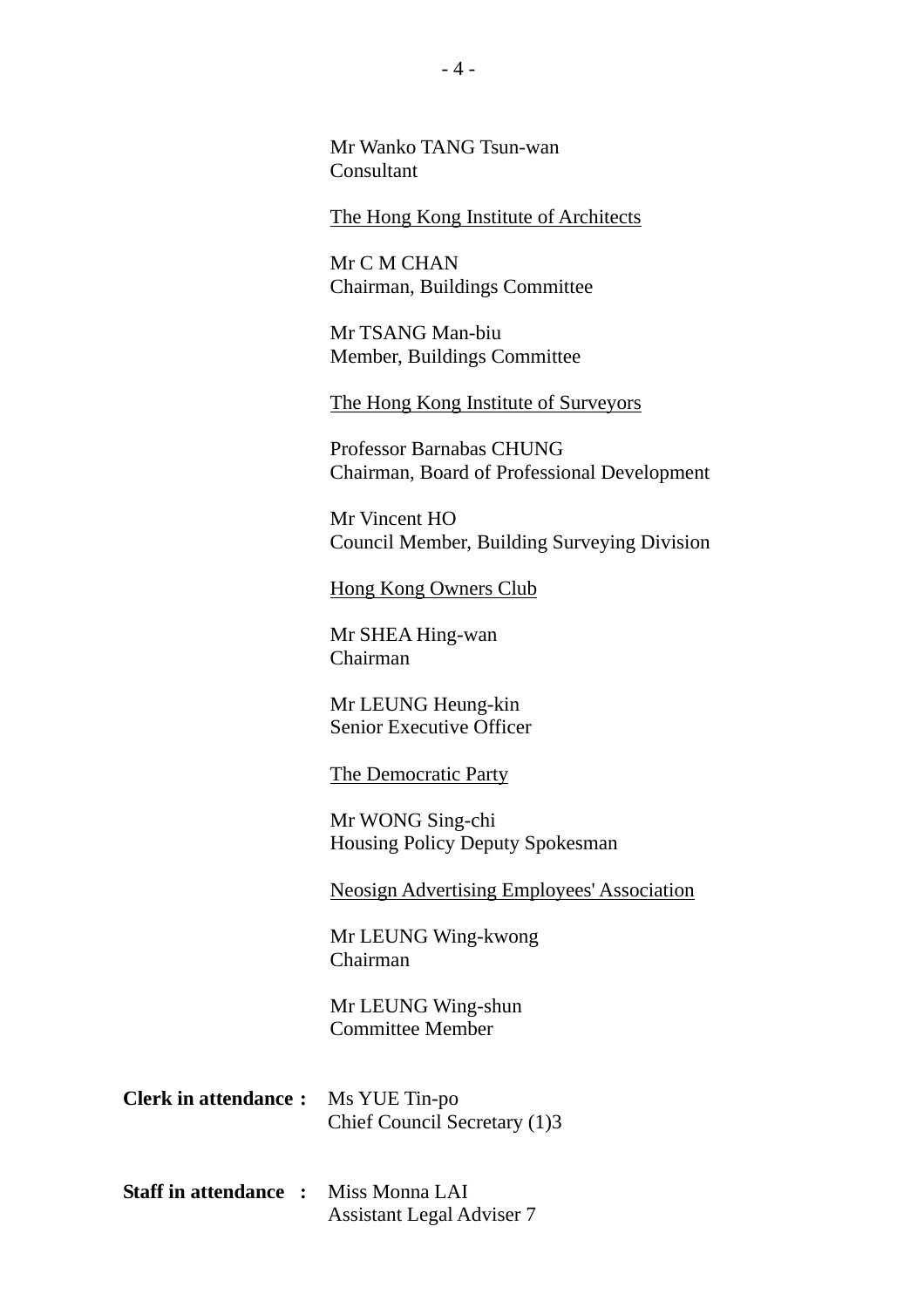# Ms Guy YIP Senior Council Secretary (1)5

| Action | I. | Meeting with deputations and the Administration                                                                                                    |
|--------|----|----------------------------------------------------------------------------------------------------------------------------------------------------|
|        |    | <b>Meeting with deputations</b>                                                                                                                    |
|        |    | 1.<br>Hong Kong Construction Industry Employees General Union<br>(LC Paper Nos. CB(1)644/07-08(01) and $\#$ (02) – submissions)                    |
|        |    | Hong Kong Bar-bending Contractors Association Limited<br>2.<br>$(\# LC$ Paper No. CB(1)644/07-08(02) – submission)                                 |
|        |    | 3.<br>Hong Kong Marble & Granite Merchants Association<br>$(\# LC$ Paper No. CB(1)644/07-08(02) – submission)                                      |
|        |    | The Association of Plastering Subcontractors Limited<br>4.<br>$(\# LC$ Paper No. CB(1)644/07-08(02) – submission)                                  |
|        |    | 5.<br>Hong Kong Construction Sub-contractors Association<br>$(\# LC$ Paper No. CB(1)644/07-08(02) – submission)                                    |
|        |    | 6.<br>The Federation of Hong Kong Electrical & Mechanical Industries<br><b>Trade Unions</b><br>$(\# LC$ Paper No. CB(1)644/07-08(02) – submission) |
|        |    | Hong Kong Licensed Plumbers Association Limited<br>7.<br>$(\# LC$ Paper No. CB(1)644/07-08(02) – submission)                                       |
|        |    | 8.<br>Hong Kong General Building Contractors Association Limited<br>(LC Paper No. $CB(1)644/07-08(03)$ – submission)                               |
|        |    | Sign Association of Hong Kong<br>9.<br>(LC Paper No. $CB(1)644/07-08(04)$ – submission)                                                            |
|        |    | 10. Hong Kong Professional Sign Maker Association Limited<br>(LC Paper No. $CB(1)644/07-08(05)$ – submission)                                      |
|        |    | 11. Hong Kong Construction Association<br>(LC Paper No. $CB(1)683/07-08(01)$ – submission)                                                         |
|        |    | 12. Hong Kong Water Works Professionals Association Limited<br>(LC Paper No. $CB(1)644/07-08(06)$ – submission)                                    |
|        |    | 13. The Hong Kong Institute of Architects<br>(LC Paper No. $CB(1)644/07-08(07)$ – submission)                                                      |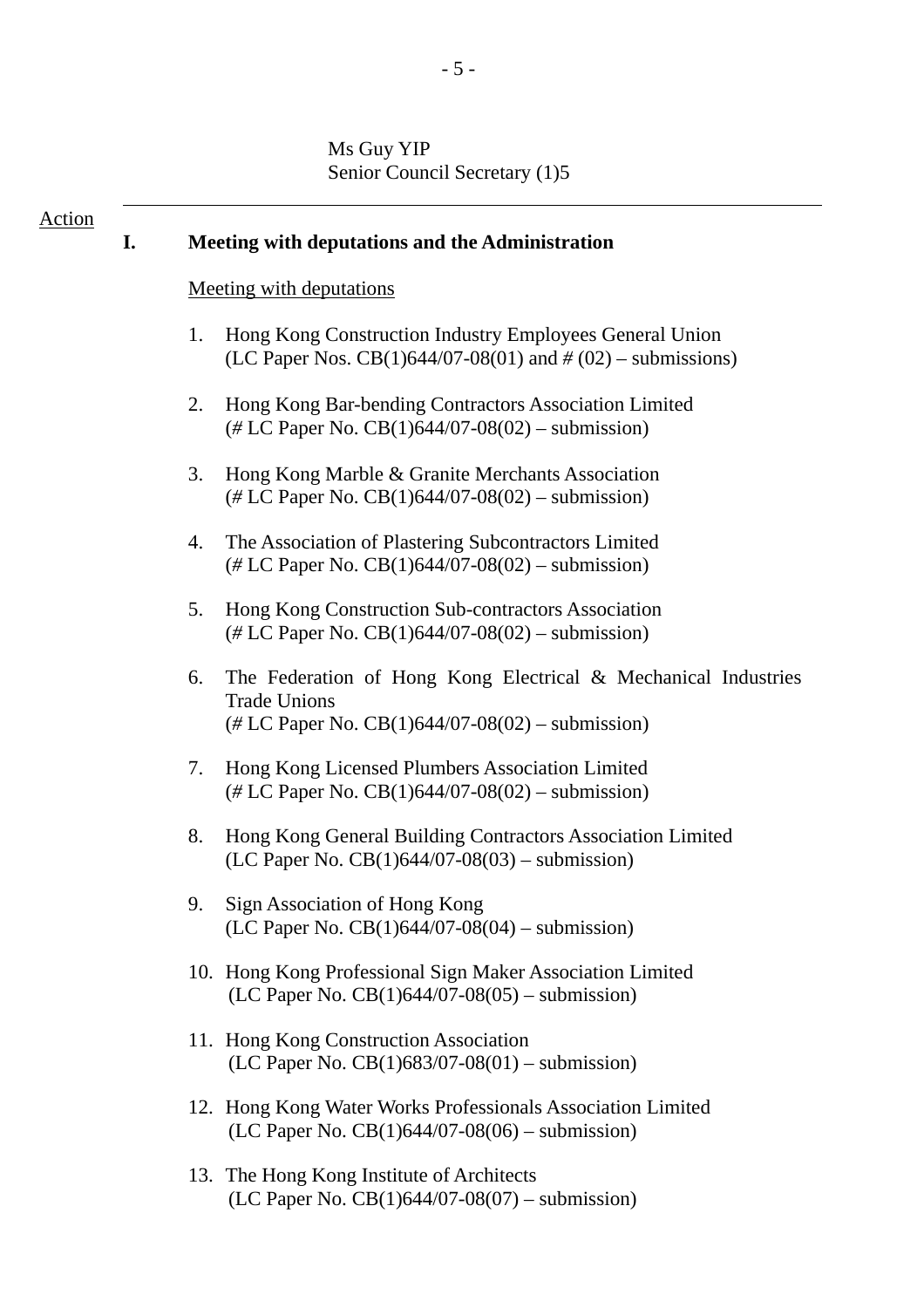- 14. The Hong Kong Institute of Surveyors (LC Paper No. CB(1)708/07-08(01) – submission)
- 15. Hong Kong Owners Club (LC Paper No. CB(1)494/07-08(01) – submission)
- 16. The Democratic Party (LC Paper No. CB(1)708/07-08(02) – submission)
- *#* Joint submission from the Minor Works Concern Group

#### Submissions from deputations not attending the meeting

- 1. The Hong Kong Association of Property Management Companies (LC Paper No. CB(1)644/07-08(08) – submission)
- 2. The Hong Kong Institution of Engineers (LC Paper No. CB(1)644/07-08(09) – submission)
- 3. Hong Kong Institute of Real Estate Administrators (LC Paper No. CB(1)644/07-08(10) – submission)
- 4. The Hong Kong Institute of Housing (LC Paper No. CB(1)644/07-08(11) – submission)
- 5. Consumer Council (LC Paper No. CB(1)644/07-08(12) – submission)
- 6. Law Society of Hong Kong (LC Paper No. CB(1)708/07-08(03) – submission)

# Meeting with the Administration

| (LC Paper No. CB(3)173/07-08    | -- The Bill                                                                                                              |
|---------------------------------|--------------------------------------------------------------------------------------------------------------------------|
| LC Paper No. CB(1)473/07-08(01) | -- Marked-up copy of the Bill<br>prepared by the Legal Service<br><b>Division</b>                                        |
| Ref: DEVB(PL-B) 30/30/120       | -- The Legislative Council Brief<br>on "Buildings (Amendment) Bill<br>2007"<br>issued<br>by<br>the<br>Development Bureau |
| LC Paper No. $LS17/07-08$       | -- The Legal Service Division<br>Report                                                                                  |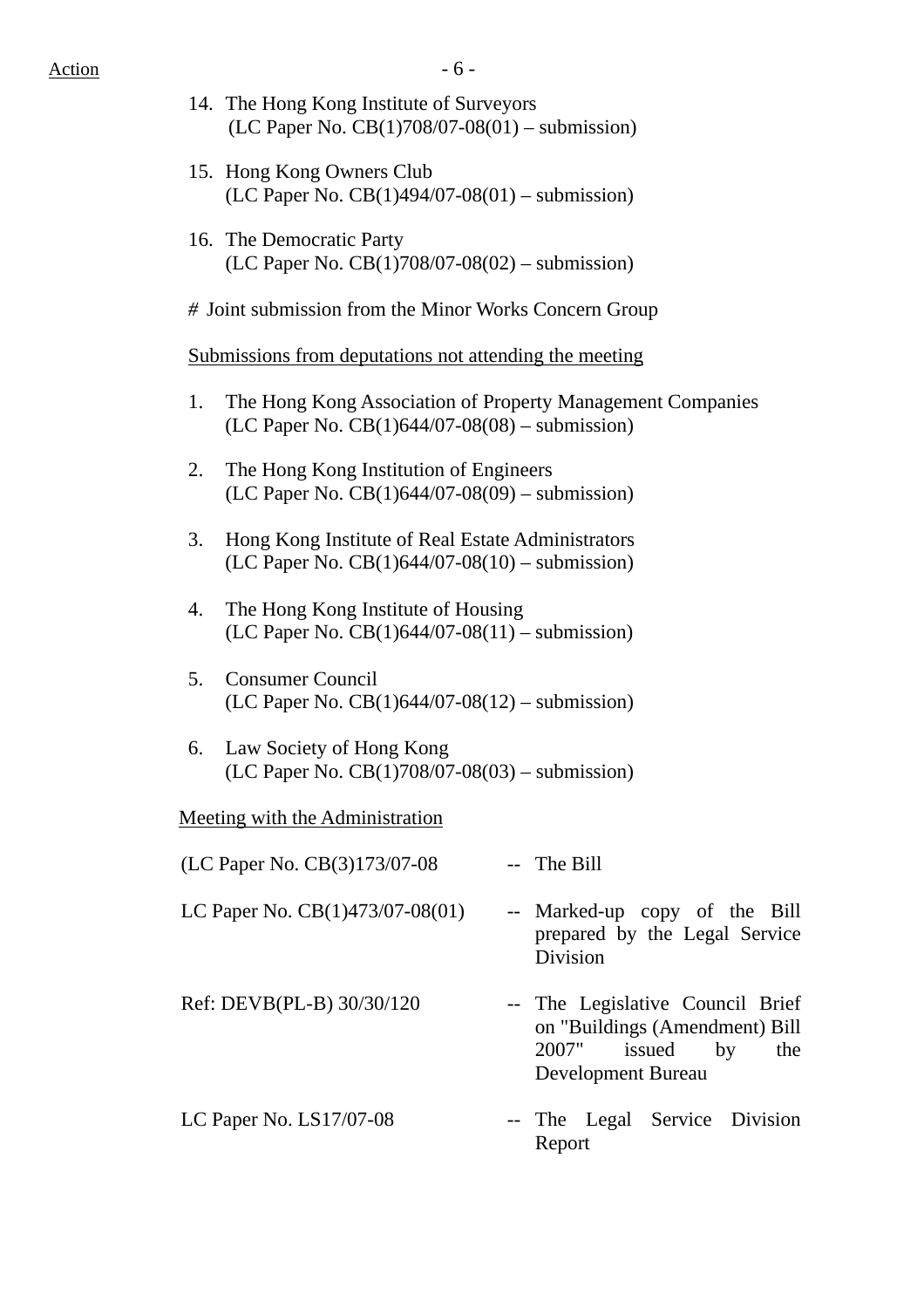| LC Paper No. $CB(1)474/07-08(01)$ | -- Background brief prepared by<br>Legislative Council<br>the<br>Secretariat                                                               |
|-----------------------------------|--------------------------------------------------------------------------------------------------------------------------------------------|
| LC Paper No. CB(1)609/07-08(01)   | -- Administration's<br>response<br>to<br>issues raised at the<br><b>Bills</b><br>Committee<br>meeting<br><sub>on</sub><br>21 December 2007 |
| LC Paper No. CB(1)474/07-08(02)   | -- Letter dated 19 December 2007<br>to the Development Bureau                                                                              |
| LC Paper No. $CB(1)609/07-08(02)$ | -- Letter dated 27 December 2007<br>from the Development Bureau)                                                                           |

 The Bills Committee deliberated (Index of proceedings attached at **Appendix**).

- Admin 2. The Administration was requested to provide the following information:
	- (a) clarification on the registration requirements under the minor works control system relating to licensed plumbers;
	- (b) the legislative intent of the proposed regulations on minor works, relating to the registration requirements, operation procedures and designation of minor works items etc, as far as possible, to address concerns relating to the implementation details of the control system; and
	- (c) the Administration's response to deputations' submissions.

(*Post-meeting note*: The required information in respect of (a) and (c) above has been provided by the Administration and circulated to members vide LC Paper No. CB(1)785/07-08(02) on 14 February 2008.)

# Date of next meeting

3. The Chairman reminded members that the fourth meeting of the Bills Committee would be held on Friday, 15 February 2008 at 3:30 pm (or immediately after the meeting of the House Committee, whichever was the later) to continue discussion with the Administration. Subject to the progress of the discussion, the Bills Committee might proceed to commence clause-by-clause examination of the Bill. Members agreed.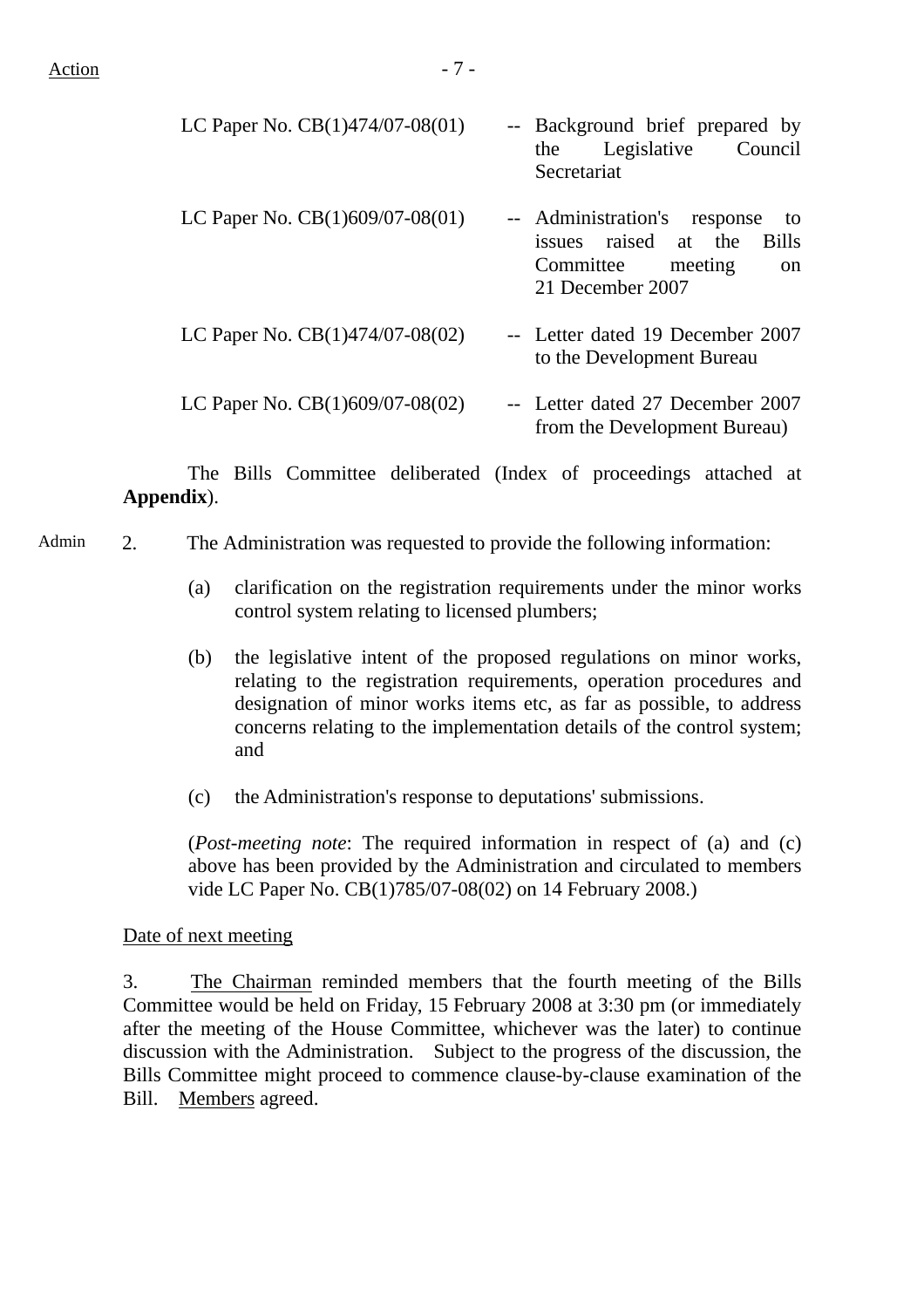# **III. Any other business**

4. There being no other business, the meeting ended at 12:05 pm.

Council Business Division 1 Legislative Council Secretariat 25 February 2008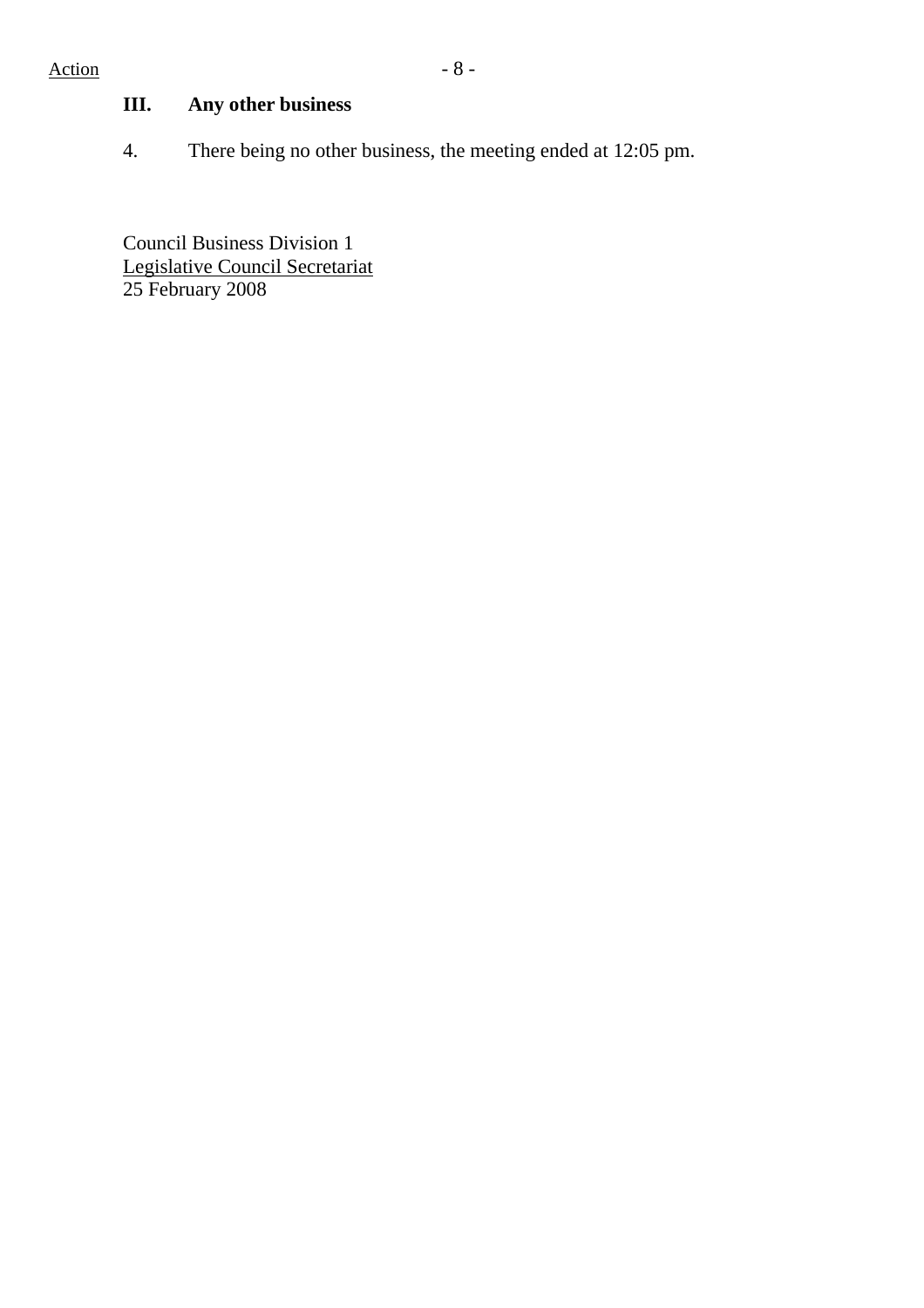# **Proceedings of third meeting of Bills Committee on Buildings (Amendment) Bill 2007 on Saturday, 26 January 2008, at 9:00 am in the Chamber of the Legislative Council Building**

| <b>Time</b><br>marker | <b>Speaker</b>                                                                 | Subject(s)                                                                                                                                                                                                                                                                                                                                                                                                            | <b>Action</b><br>required |
|-----------------------|--------------------------------------------------------------------------------|-----------------------------------------------------------------------------------------------------------------------------------------------------------------------------------------------------------------------------------------------------------------------------------------------------------------------------------------------------------------------------------------------------------------------|---------------------------|
| $000000 -$<br>001111  | Chairman<br>Miss Audrey EU<br>Administration<br>Mr James TO                    | Opening remarks by the Chairman<br>(a)<br>Members'<br>legislative<br>(b)<br>concern<br>about<br>the<br>timetable of the Bill and its relevant Regulation.<br>They pointed out that the proposed legislative<br>amendments<br>have<br>implications<br>might<br>on<br>property rights and<br>urged that the<br>draft<br>Regulation should be provided to the Bills<br>Committee to facilitate its scrutiny of the Bill. |                           |
| $001112 -$<br>001705  | Hong Kong<br><b>Construction Industry</b><br><b>Employees General</b><br>Union | Presentation<br>of<br>(LC)<br>views<br>Nos.<br>Paper<br>$CB(1)644/07-08(01)$ and $(02)$ )                                                                                                                                                                                                                                                                                                                             |                           |
| $001706 -$<br>001743  | Hong Kong<br>Bar-bending<br>Contractors<br><b>Association Limited</b>          | Presentation<br>of<br>views<br>(LC)<br>No.<br>Paper<br>$CB(1)644/07-08(02))$                                                                                                                                                                                                                                                                                                                                          |                           |
| $001744 -$<br>001839  | Hong Kong Marble &<br><b>Granite Merchants</b><br>Association                  | of<br>Presentation<br>views<br>(LC)<br>No.<br>Paper<br>$CB(1)644/07-08(02))$                                                                                                                                                                                                                                                                                                                                          |                           |
| $001840 -$<br>001857  | The Association of<br>Plastering<br>Subcontractors<br>Limited                  | Presentation<br>of<br>(LC)<br>No.<br>views<br>Paper<br>$CB(1)644/07-08(02))$                                                                                                                                                                                                                                                                                                                                          |                           |
| $001858 -$<br>001943  | Hong Kong<br>Construction<br>Sub-contractors<br>Association                    | of<br>Presentation<br>(LC)<br>No.<br>views<br>Paper<br>$CB(1)644/07-08(02))$                                                                                                                                                                                                                                                                                                                                          |                           |
| $001944 -$<br>002400  | Hong Kong Licensed<br><b>Plumbers Association</b><br>Limited                   | Presentation<br>of<br>views<br>(LC)<br>No.<br>Paper<br>$CB(1)644/07-08(02))$                                                                                                                                                                                                                                                                                                                                          |                           |
| $002401 -$<br>002807  | Hong Kong General<br><b>Building Contractors</b><br>Association Ltd.           | Presentation<br>of<br>(LC)<br>No.<br>views<br>Paper<br>$CB(1)644/07-08(03))$                                                                                                                                                                                                                                                                                                                                          |                           |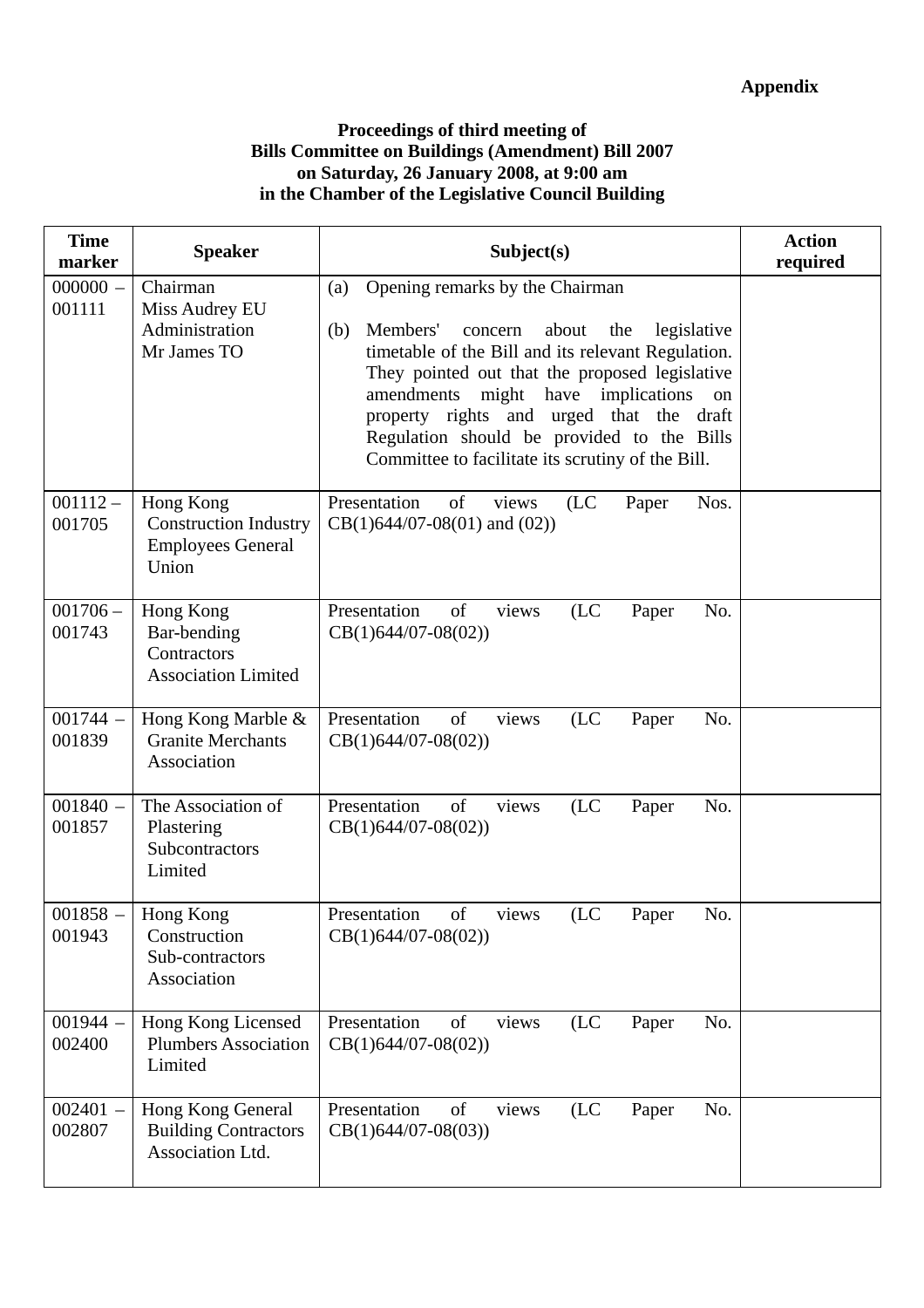| <b>Time</b><br>marker | <b>Speaker</b>                                                           | Subject(s)                                                                                                                                                                                                                                                                                                                                                                                                                                                                                                                                             | <b>Action</b><br>required |
|-----------------------|--------------------------------------------------------------------------|--------------------------------------------------------------------------------------------------------------------------------------------------------------------------------------------------------------------------------------------------------------------------------------------------------------------------------------------------------------------------------------------------------------------------------------------------------------------------------------------------------------------------------------------------------|---------------------------|
| $002808 -$<br>002840  | Sign Association of<br>Hong Kong                                         | Presentation<br>of<br>(LC)<br>No.<br>views<br>Paper<br>$CB(1)644/07-08(04))$                                                                                                                                                                                                                                                                                                                                                                                                                                                                           |                           |
| $002841 -$<br>003357  | Hong Kong<br>Professional Sign<br><b>Maker Association</b><br>Ltd.       | of<br>(LC)<br>No.<br>Presentation<br>Paper<br>views<br>$CB(1)644/07-08(05))$                                                                                                                                                                                                                                                                                                                                                                                                                                                                           |                           |
| $003358 -$<br>003720  | Hong Kong<br>Construction<br><b>Association Ltd</b>                      | of<br>Presentation<br>views<br>(LC)<br>Paper<br>No.<br>$CB(1)683/07-08(01))$                                                                                                                                                                                                                                                                                                                                                                                                                                                                           |                           |
| $003721 -$<br>004225  | Hong<br>Kong<br>Water<br>Professional<br>Works<br><b>Association Ltd</b> | of<br>Presentation<br>(LC)<br>No.<br>views<br>Paper<br>$CB(1)644/07-08(06))$                                                                                                                                                                                                                                                                                                                                                                                                                                                                           |                           |
| $004226 -$<br>004256  | Hong Kong Institute<br>of Architects                                     | Presentation<br>of<br>views<br>(LC)<br>No.<br>Paper<br>$CB(1)644/07-08(07))$                                                                                                                                                                                                                                                                                                                                                                                                                                                                           |                           |
| $004257 -$<br>004834  | Hong Kong Institute<br>of Surveyors                                      | Presentation<br>of<br>views<br>(LC)<br>Paper<br>No.<br>$CB(1)708/07-08(03))$                                                                                                                                                                                                                                                                                                                                                                                                                                                                           |                           |
| $004835 -$<br>005847  | Hong Kong Owners<br>Club                                                 | Presentation<br>of<br>views<br>(LC)<br>No.<br>Paper<br>$CB(1)494/07-08(01))$                                                                                                                                                                                                                                                                                                                                                                                                                                                                           |                           |
| $005848 -$<br>005917  | Neosign<br>Advertising<br>Employees'<br>Association                      | of<br>(LC)<br>Presentation<br>views<br>No.<br>Paper<br>$CB(1)708/07-08(02))$                                                                                                                                                                                                                                                                                                                                                                                                                                                                           |                           |
| $005918 -$<br>010855  | Chairman<br>Administration                                               | The Administration's initial response to deputations'<br>views in relation to the classification of minor works,<br>efforts in raising awareness of the control system,<br>resources to be provided for the Buildings<br>Department (BD), measures in protecting the interests<br>of stakeholders, policy for the control of unauthorized<br>building works (UBWs), "user pay" policy to cover<br>cost for running the minor works registration system,<br>financial<br>assistance for building owners<br>and<br>Mandatory Building Inspection Scheme. |                           |
| $010856 -$<br>011722  | Chairman<br>Miss Audrey EU<br>Administration                             | Member's request for clarification on :<br>(a)<br>whether common household minor works,<br>(i)<br>such as the installation of household<br>air-conditioner, would be undertaken by a<br>number of RMWCs under the control<br>system due to demarcation of duties among<br>the 114 works items. The delineation of<br>duties among the works items might be                                                                                                                                                                                             |                           |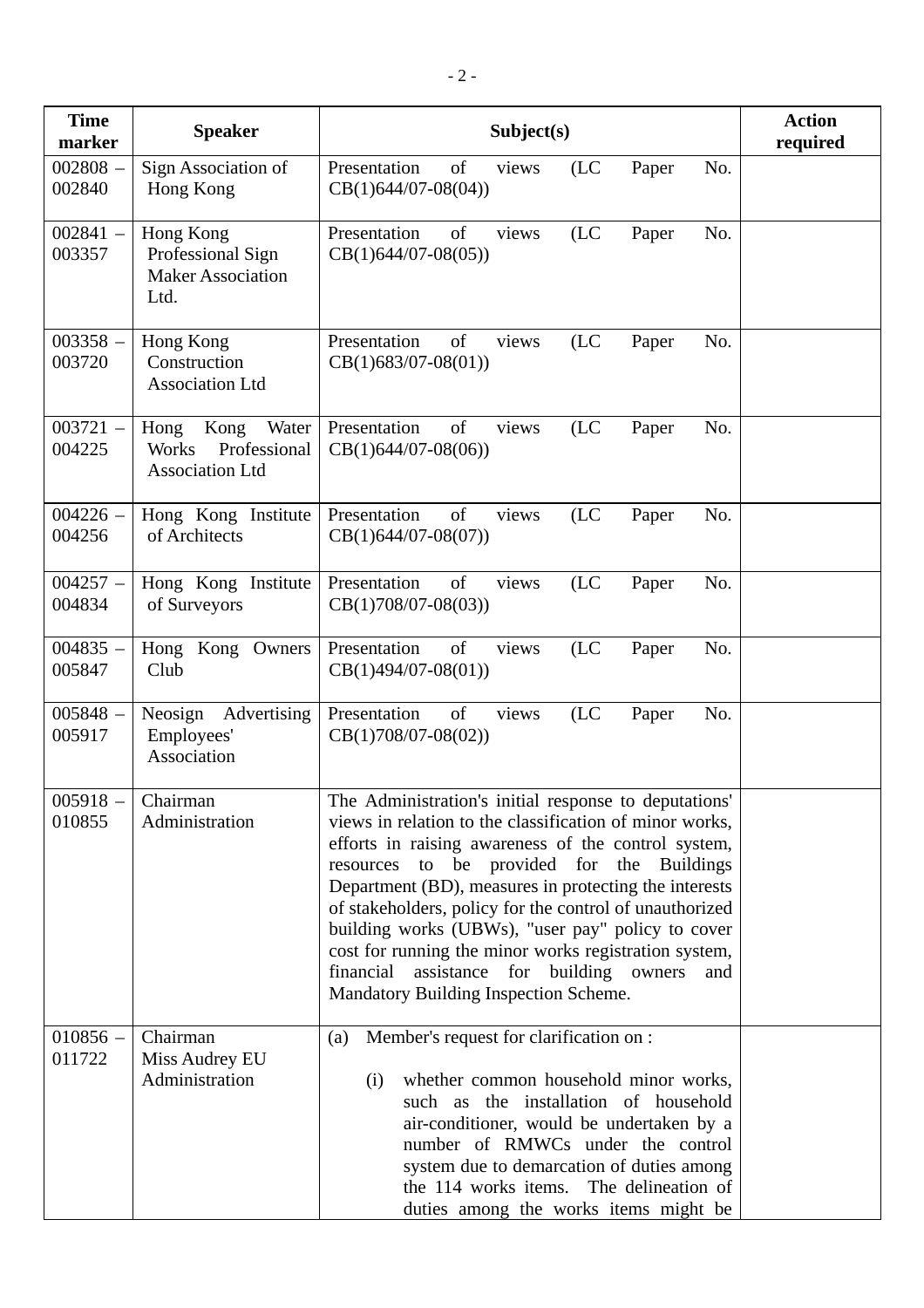| <b>Time</b><br>marker | <b>Speaker</b>                                | Subject(s)                                                                                                                                                                                                                                                                                                                                                                                                                                                                                                                                                                                                                                                                                                                                                                              | <b>Action</b><br>required |
|-----------------------|-----------------------------------------------|-----------------------------------------------------------------------------------------------------------------------------------------------------------------------------------------------------------------------------------------------------------------------------------------------------------------------------------------------------------------------------------------------------------------------------------------------------------------------------------------------------------------------------------------------------------------------------------------------------------------------------------------------------------------------------------------------------------------------------------------------------------------------------------------|---------------------------|
|                       |                                               | difficult to comply by the general public;<br>and                                                                                                                                                                                                                                                                                                                                                                                                                                                                                                                                                                                                                                                                                                                                       |                           |
|                       |                                               | (ii) whether the control system would apply to<br>the New Territories Exempted Houses.                                                                                                                                                                                                                                                                                                                                                                                                                                                                                                                                                                                                                                                                                                  |                           |
|                       |                                               | The Administration's advice that:<br>(b)                                                                                                                                                                                                                                                                                                                                                                                                                                                                                                                                                                                                                                                                                                                                                |                           |
|                       |                                               | in general, the installation of household<br>(i)<br>air-conditioner would be a Class III minor<br>works item. Practitioners possessing the<br>relevant skills (which might involve several<br>trades) in installing air-conditioners should<br>apply for registration as Class III RMWCs<br>in respect of this item of minor works.<br>Thereafter the RMWCs would be allowed<br>to undertake installation of air-conditioners.<br>There was no need to appoint several<br>RWMCs for<br>installation<br>the<br>works.<br>For building owners, they should appoint<br>eligible RMWC(s) to carry out minor<br>Extensive publicity would be<br>works.<br>conducted to promote public awareness;<br>and                                                                                      |                           |
|                       |                                               | the control system would not apply to the<br>(ii)<br>New Territories Exempted Houses.                                                                                                                                                                                                                                                                                                                                                                                                                                                                                                                                                                                                                                                                                                   |                           |
| $011723 -$<br>012604  | Chairman<br>Ms LI Fung-ying<br>Administration | Member's concern :<br>(a)<br>that the requirement for RMWCs to possess<br>(i)<br>multi-task registration in order to undertake<br>works<br>would<br>simple<br>minor<br>exert<br>unnecessary burden on the self-employed<br>practitioners and property owners.<br>Some<br>existing practitioners might be forced out of<br>the market if they failed to register for a<br>certain works item which constituted an<br>integral part of a household minor works.<br>Moreover, the requirement for them to<br>apply for multi-task registration might<br>increase their operation cost; and<br>(ii) whether a concrete plan on the availability<br>of insurance plans to cover the legal<br>liabilities of the RMWCs could be drawn<br>up before the Bills Committee completed<br>its work. |                           |
|                       |                                               | The Administration's advice that :<br>(b)                                                                                                                                                                                                                                                                                                                                                                                                                                                                                                                                                                                                                                                                                                                                               |                           |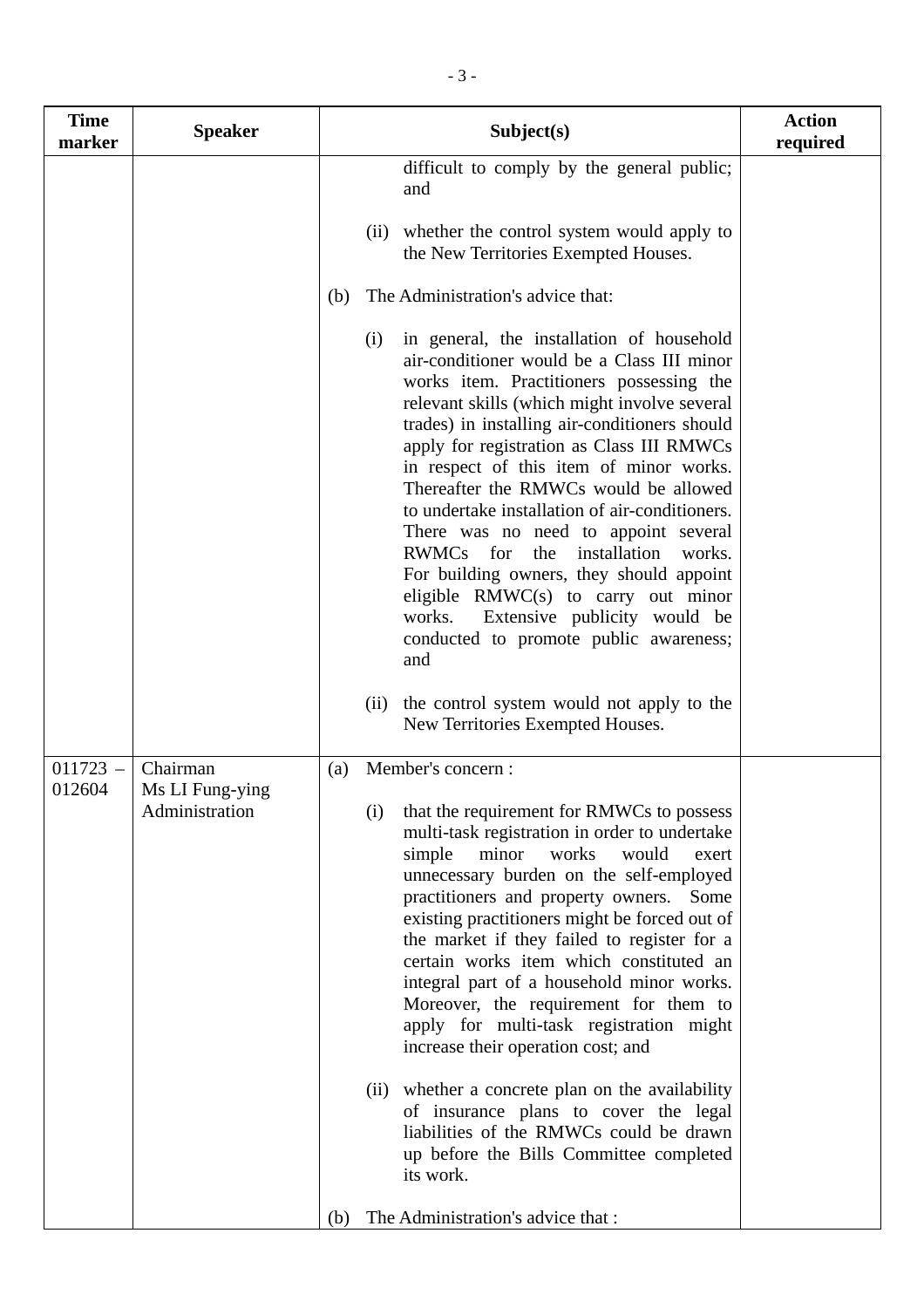| <b>Time</b><br>marker | <b>Speaker</b>                                 | Subject(s)                                                                                                                                                                                                                                                                                                                                                                                                                                                                                                                                                                                                                                                                                                                                                                                                                                                                                                                                                                                                                                                                                                                                                                                                                                                                                                                                                                                                                            | <b>Action</b><br>required |
|-----------------------|------------------------------------------------|---------------------------------------------------------------------------------------------------------------------------------------------------------------------------------------------------------------------------------------------------------------------------------------------------------------------------------------------------------------------------------------------------------------------------------------------------------------------------------------------------------------------------------------------------------------------------------------------------------------------------------------------------------------------------------------------------------------------------------------------------------------------------------------------------------------------------------------------------------------------------------------------------------------------------------------------------------------------------------------------------------------------------------------------------------------------------------------------------------------------------------------------------------------------------------------------------------------------------------------------------------------------------------------------------------------------------------------------------------------------------------------------------------------------------------------|---------------------------|
|                       |                                                | the installation of household air-conditioner<br>(i)<br>would be classified as a Class III minor<br>works item which would be undertaken by<br>one RMWC under the control system.<br>The minor works registration system would<br>mirror the existing operation of the<br>industry, i.e. practitioners possessing<br>unique or multi-qualifications could apply<br>for registration as single or multi-task<br>RMWCs respectively. For registration, in<br>addition to the submission of proof of<br>experience<br>formal<br>qualification,<br><b>or</b><br>practitioners operating as individuals would<br>only be required to attend a one-day top-up<br>before<br>registration.<br>Their<br>course<br>for<br>eligibility<br>undertaking<br>respective<br>type(s) of minor works would be clearly<br>specified in their certificates.<br>As existing<br>practitioners would mostly remain in<br>business after the introduction of the<br>control system, the cost implication due to<br>the introduction of the control system<br>would be small; and<br>continued dialogue would be maintained<br>(ii)<br>among the Administration, practitioners of<br>the construction industry and the insurance<br>industry<br>facilitate<br>subscription<br>to<br>to<br>minor<br>insurance<br>plans<br>by<br>works<br>practitioners at a reasonable premium.<br>Where appropriate, periodic reports would<br>be made to the Bills Committee. |                           |
| $012605 -$<br>013432  | Chairman<br>Prof Patrick LAU<br>Administration | Member's call on deputations' awareness of the<br>(a)<br>technical information on the exempted building<br>works and Class III minor works given by the<br>Administration as non-compliance with the<br>requirements contained therein would result in<br>penalties.                                                                                                                                                                                                                                                                                                                                                                                                                                                                                                                                                                                                                                                                                                                                                                                                                                                                                                                                                                                                                                                                                                                                                                  |                           |
|                       |                                                | Member's concern about :<br>(b)<br>the confusion that the introduction of<br>(i)<br>"minor works" as a new category of<br>building works in the<br>extant BO.<br>Anomalies were observed, for example, in<br>the definitions of "exempted works" and<br>"minor works" which appeared to be the<br>same, i.e. both did not require prior                                                                                                                                                                                                                                                                                                                                                                                                                                                                                                                                                                                                                                                                                                                                                                                                                                                                                                                                                                                                                                                                                               |                           |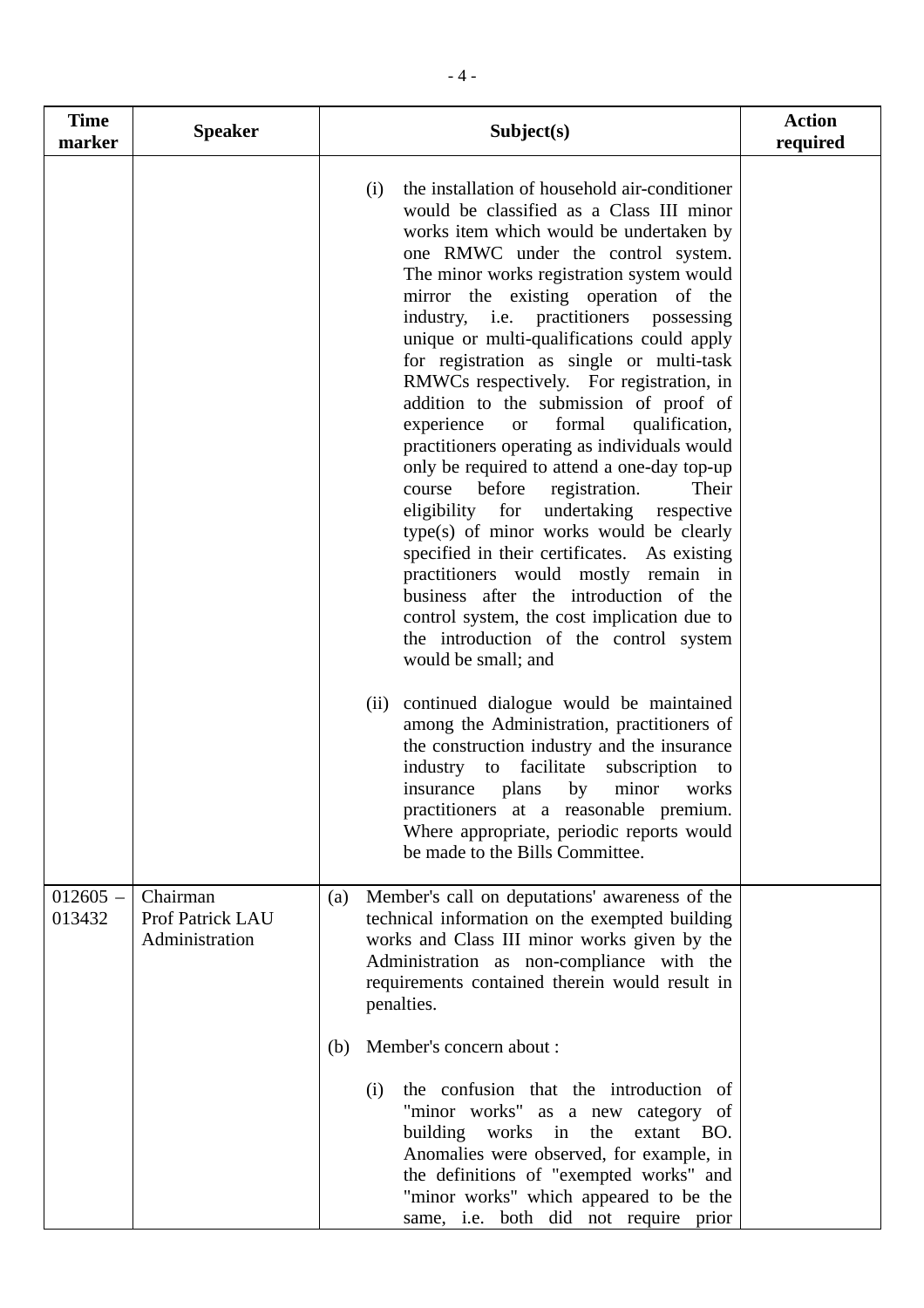| <b>Time</b><br>marker | <b>Speaker</b> | Subject(s)                                                                                                                                                                                                                                                                                                                                                                                                                                               | <b>Action</b><br>required |
|-----------------------|----------------|----------------------------------------------------------------------------------------------------------------------------------------------------------------------------------------------------------------------------------------------------------------------------------------------------------------------------------------------------------------------------------------------------------------------------------------------------------|---------------------------|
|                       |                | approval by the Buildings Authority (BA);<br>the works were not supervised by<br>authorized persons (AP) or carried out by<br>registered contractors; and there was no<br>need for acquiring certification upon<br>completion for occupation. Consideration<br>might be given to reviewing the BO in a<br>comprehensive manner;                                                                                                                          |                           |
|                       |                | details of the minor works registration<br>(ii)<br>system and whether the regulation of<br>licensed plumbers would be covered by the<br>BO as one of the streams of building<br>professionals in future; and                                                                                                                                                                                                                                             |                           |
|                       |                | (iii) measures to enhance property owners'<br>understanding of the division of duties<br>among the professional streams of the<br>building industry and channels to help<br>aggrieved property owners.                                                                                                                                                                                                                                                   |                           |
|                       |                | The Administration's advice that :<br>(c)                                                                                                                                                                                                                                                                                                                                                                                                                |                           |
|                       |                | the existing building control system as<br>(i)<br>specified under the BO applied to all<br>private building works. There was a need<br>to devise a set of simplified statutory<br>requirement by way of amendment to the<br>BO for the carrying out of minor works.<br>In the law-drafting perspective, it was<br>necessary to introduce new concepts such<br>"minor<br>works" and "prescribed"<br>as<br>requirement minor works" into the extant<br>BO; |                           |
|                       |                | (ii) practitioners, irrespective of whether they<br>were firm-based or individual-based, would<br>be required to apply for registration as<br>RMWCs under the<br>control<br>system.<br>Measures would be introduced to facilitate<br>the individual Class III RMWCs to register<br>as skilled workers under the Construction<br>Workers Registration Ordinance (CWRO)<br>(Cap. 583); and                                                                 |                           |
|                       |                | (iii) as minor works would be undertaken<br>without prior approval by BA under the<br>control system, it was necessary to<br>prescribe the operational procedures in<br>detail<br>the<br>relevant<br>Regulation.<br>in                                                                                                                                                                                                                                   |                           |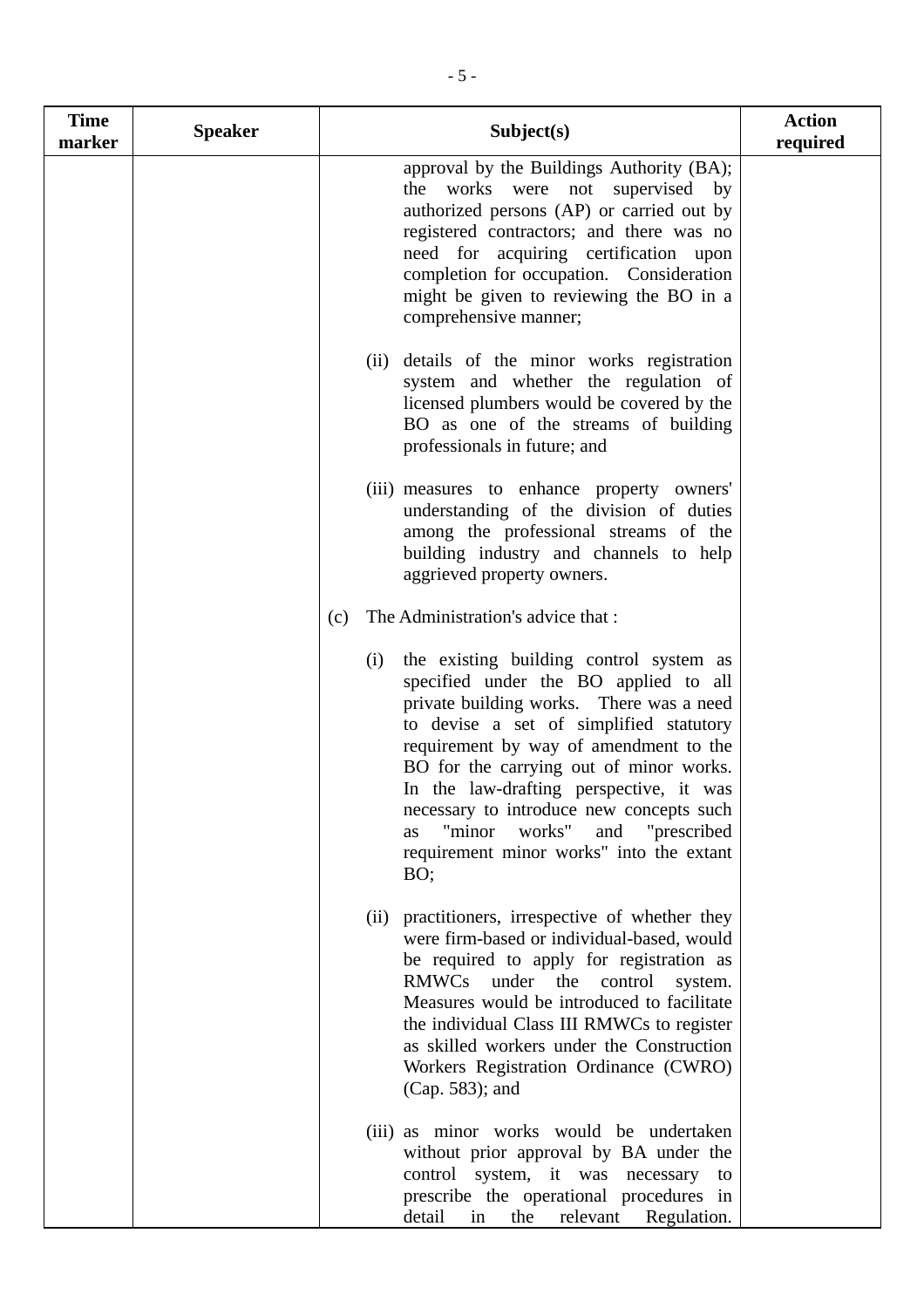| <b>Time</b><br>marker | <b>Speaker</b>                                 | Subject(s)                                                                                                                                                                                                                                                                                                                                                                        | <b>Action</b><br>required |
|-----------------------|------------------------------------------------|-----------------------------------------------------------------------------------------------------------------------------------------------------------------------------------------------------------------------------------------------------------------------------------------------------------------------------------------------------------------------------------|---------------------------|
|                       |                                                | Extensive publicity would be conducted to<br>raise public awareness of the control<br>system after passage of the Bill.                                                                                                                                                                                                                                                           |                           |
| $013433 -$<br>014100  | Chairman<br>Ir Dr Raymond HO<br>Administration | Member's comment that :<br>(a)<br>the Administration should conduct more<br>(i)<br>consultations with trades that had strong<br>views on the control system so as to ensure<br>a smooth implementation of the proposed<br>system; and                                                                                                                                             |                           |
|                       |                                                | publicity material, such as in the form of<br>(ii)<br>pamphlets or Code of Practice, should be<br>provided to facilitate the public<br>and<br>practitioners'<br>understanding<br>of<br>the<br>implementation details of the control<br>system to eliminate possible confusion.                                                                                                    |                           |
|                       |                                                | The Administration's undertaking to:<br>(b)<br>continue liaising with the relevant trades on<br>(i)<br>the minor works control system proposal.<br>The Bills Committee would be informed of<br>any changes that might deem necessary<br>after further exchange of views with the<br>industry; and<br>industry-specific guidelines<br>would be<br>(ii)                             |                           |
|                       |                                                | produced to facilitate various trades in the<br>industry (such as catering and advertising)<br>and stakeholders (such as building owners<br>owners' corporations (OCs))<br>and<br>to<br>understand the implementation details of<br>the control system.                                                                                                                           |                           |
| $014101 -$<br>014333  | Chairman<br>Ir Dr Raymond HO<br>Administration | Member's concern about :<br>(a)<br>whether the relevant trades would be<br>(i)<br>thoroughly consulted. In view of the rapid<br>development of the industry, it was<br>incumbent for the<br>Administration to<br>maintain close liaison with the relevant<br>trades before finalizing the implementation<br>details of the control system; and<br>(ii) policy in respect of UBWs. |                           |
|                       |                                                | The Administration's advice that :<br>(b)                                                                                                                                                                                                                                                                                                                                         |                           |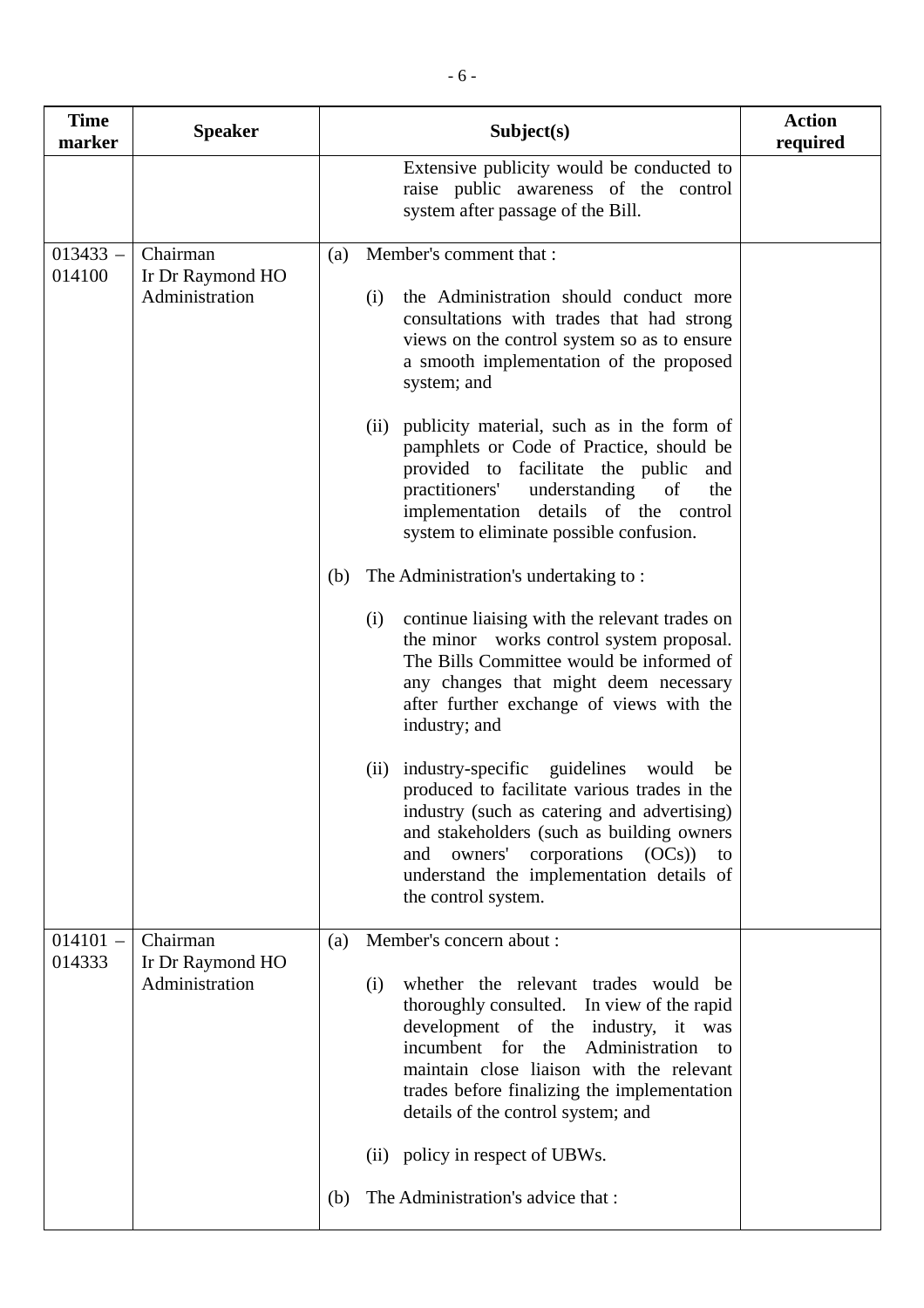| <b>Time</b><br>marker | <b>Speaker</b>                                                                                                                                                                                                                                                                                                                                                                 | Subject(s)                                                                                                                                                                                                                                                                                                                                                                                                                                                                                                                                                                                                                                                                                      | <b>Action</b><br>required                                                                    |
|-----------------------|--------------------------------------------------------------------------------------------------------------------------------------------------------------------------------------------------------------------------------------------------------------------------------------------------------------------------------------------------------------------------------|-------------------------------------------------------------------------------------------------------------------------------------------------------------------------------------------------------------------------------------------------------------------------------------------------------------------------------------------------------------------------------------------------------------------------------------------------------------------------------------------------------------------------------------------------------------------------------------------------------------------------------------------------------------------------------------------------|----------------------------------------------------------------------------------------------|
|                       |                                                                                                                                                                                                                                                                                                                                                                                | a Working Group was established to map<br>(i)<br>out the control system and on-going<br>dialogues would be maintained<br>with<br>relevant trades. The Administration called<br>on interested parties to join the Working<br>Group to exchange views with the BD; and<br>under the existing policy, BD would<br>(ii)<br>identify 1,000 target buildings per year for<br>taking actions to remove external and other<br>UBWs in buildings.                                                                                                                                                                                                                                                        |                                                                                              |
| $014334 -$<br>022052  | Chairman<br>Mr James TO<br>Hong Kong<br>Construction<br><b>Industry Employees</b><br><b>General Union</b><br>Hong Kong Owners<br>Club<br>Hong Kong Water<br><b>Works Professional</b><br><b>Association Limited</b><br>Hong Kong<br>Professional Sign<br><b>Maker Association</b><br>Limited<br>Hong Kong Licensed<br>Plumbers<br><b>Association Limited</b><br>Administration | Discussion on the review of the BO, the practicability<br>of the control system and enforcement, insurance<br>coverage, measures in helping property owners to<br>understand the operation of the control system to<br>ensure compliance, delineation of duties under the<br>proposed minor works control system, rationalization<br>of the professional services provided by licensed<br>plumbers, classification of minor<br>works<br>and<br>registration of practitioners.                                                                                                                                                                                                                   | The<br>Administration<br>to take action as<br>stated<br>in<br>paragraph 2 of<br>the minutes. |
| $022053 -$<br>023046  | Chairman<br>Ir Dr Raymond HO<br>Administration                                                                                                                                                                                                                                                                                                                                 | Member's views that :<br>(a)<br>the BO should be reviewed from time to<br>(i)<br>time to keep it in line with contemporary<br>trade practice;<br>the present legislative proposal would bring<br>(ii)<br>into play a simplified procedure for<br>undertaking<br>minor<br>works.<br>The<br>Administration had<br>also proposed<br>to<br>provide professional training to prospective<br>This would be conducive to<br>RMWCs.<br>ensuring building safety. However, in<br>taking forward the proposed regime, care<br>exercised to<br>be<br>must<br>ensure<br>the<br>sustainability of existing practitioners.<br>For instance, unnecessary burden such as<br>the requirement for them to undergo |                                                                                              |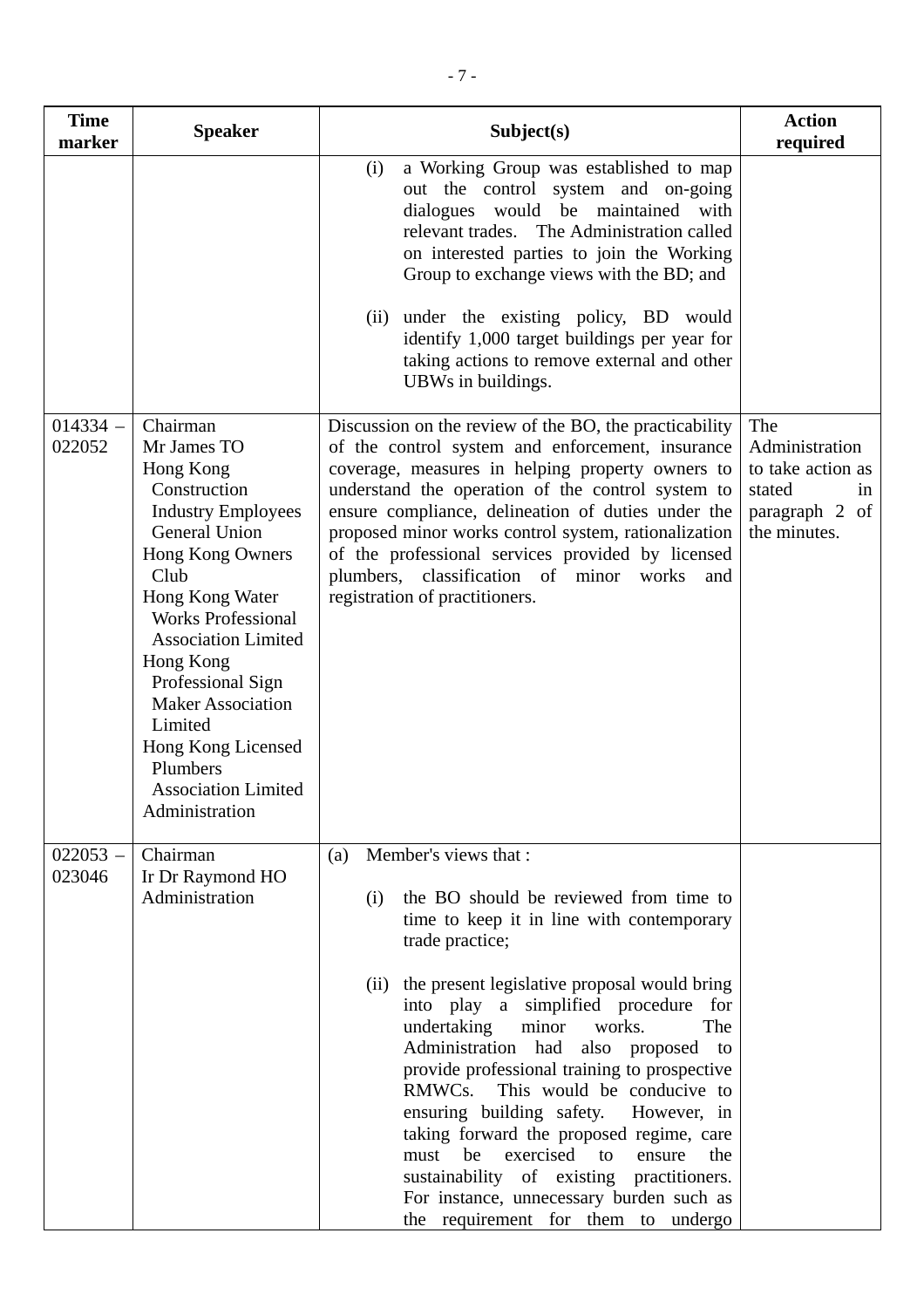| <b>Time</b><br>marker | <b>Speaker</b>             | Subject(s)                                                                                                                                                                                                                                                                                                                                                                                                                                                                                                                                                                                                                                 | <b>Action</b><br>required |
|-----------------------|----------------------------|--------------------------------------------------------------------------------------------------------------------------------------------------------------------------------------------------------------------------------------------------------------------------------------------------------------------------------------------------------------------------------------------------------------------------------------------------------------------------------------------------------------------------------------------------------------------------------------------------------------------------------------------|---------------------------|
|                       |                            | re-assessment should be avoided as far as<br>possible; and                                                                                                                                                                                                                                                                                                                                                                                                                                                                                                                                                                                 |                           |
|                       |                            | (iii) efforts should be made to ensure the<br>compatibility of the control system and<br>CWRO.                                                                                                                                                                                                                                                                                                                                                                                                                                                                                                                                             |                           |
|                       |                            | The Administration's advice that :<br>(b)                                                                                                                                                                                                                                                                                                                                                                                                                                                                                                                                                                                                  |                           |
|                       |                            | the BO was reviewed from time to time.<br>(i)<br>On existing buildings, a set of simplified<br>statutory requirements for undertaking<br>minor works was introduced under the<br>present proposal.<br>In addition, certain<br>small-scale building works that were simple<br>and of low risk in nature would be<br>designated as "specified exempted works";                                                                                                                                                                                                                                                                               |                           |
|                       |                            | existing practitioners would be allowed to<br>(ii)<br>apply for registration as RMWCs by virtue<br>of their formal qualification or experience.<br>Those applying for registration by proof of<br>experience would be required to attend a<br>simple one-day top-up course before<br>registration. The top-up courses would be<br>offered<br>institutions<br>training<br>by<br>at<br>reasonable and economical charges; and                                                                                                                                                                                                                |                           |
|                       |                            | Prohibition<br><b>CWRO</b><br>(iii) Phase<br>of<br>the<br>2007<br>1 September<br>commenced<br>on<br>prohibited workers from carrying out<br>construction works on construction sites<br>unless they were registered under the<br>CWRO. Regarding the remaining phase<br>of prohibition under the CWRO which<br>required registration of skilled workers<br>according to their specific areas of<br>expertise, the Administration would make<br>reference to the classification of works<br>items under the minor works control system<br>with a view to facilitating practitioners'<br>registration under the two registration<br>systems. |                           |
| $023047 -$<br>023308  | Chairman<br>Administration | The Chairman's request for clarification of the<br>(a)<br>implementation details of minor works in<br>respect of the installation of air-conditioners.                                                                                                                                                                                                                                                                                                                                                                                                                                                                                     |                           |
|                       |                            | The Administration's advice that under the<br>(b)<br>installation<br>of<br>control<br>the<br>system,                                                                                                                                                                                                                                                                                                                                                                                                                                                                                                                                       |                           |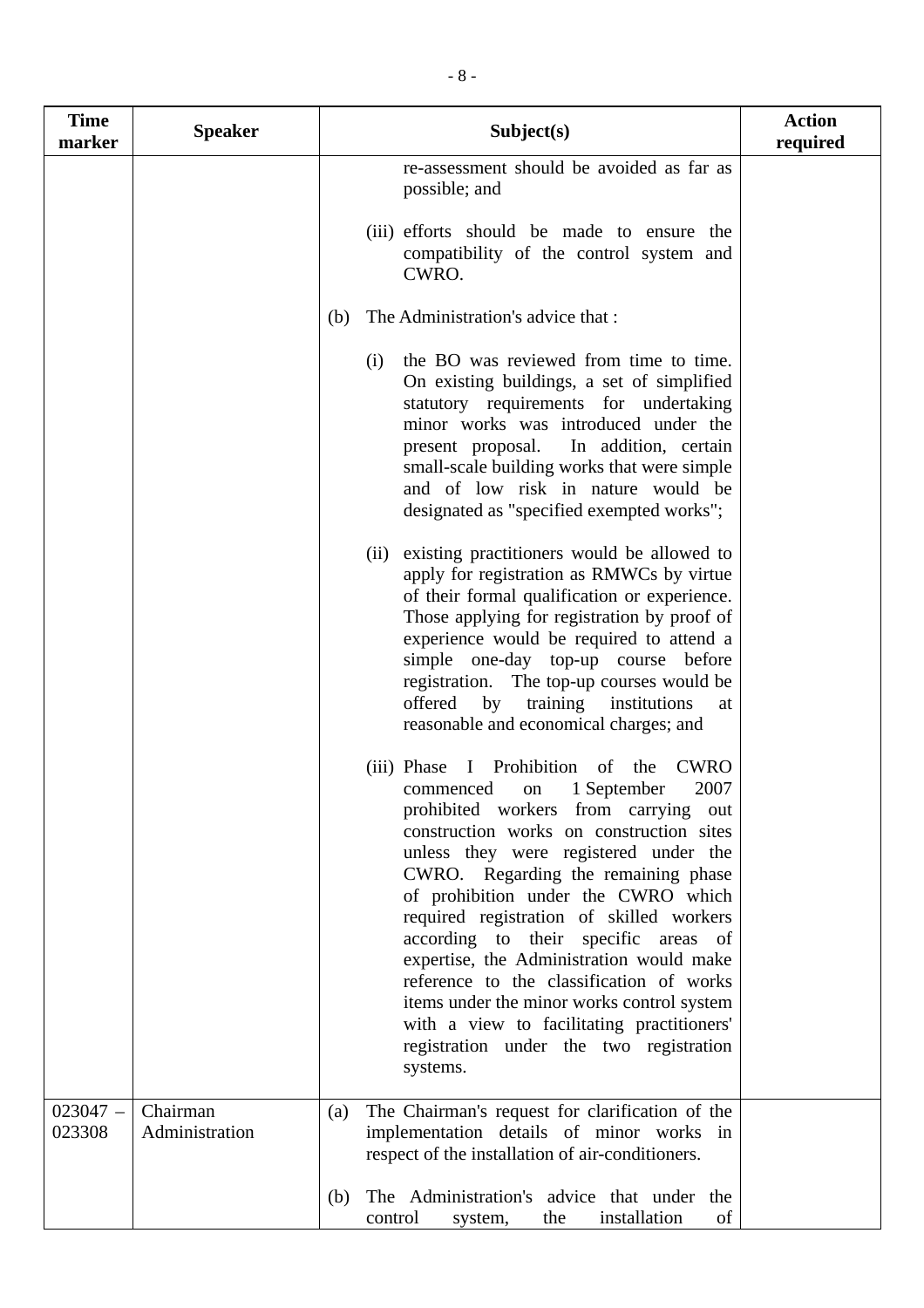| <b>Time</b><br>marker | <b>Speaker</b>                                                                              | Subject(s)                                                                                                                                                                                                                                                                                                                                                                                                                                                                                                                                                                                                                                                                                   | <b>Action</b><br>required |
|-----------------------|---------------------------------------------------------------------------------------------|----------------------------------------------------------------------------------------------------------------------------------------------------------------------------------------------------------------------------------------------------------------------------------------------------------------------------------------------------------------------------------------------------------------------------------------------------------------------------------------------------------------------------------------------------------------------------------------------------------------------------------------------------------------------------------------------|---------------------------|
|                       |                                                                                             | air-conditioners,<br>either<br>window-type<br><b>or</b><br>split-type, would be undertaken by a Class III<br>RMWC.<br>Individual<br>practitioners<br>who<br>possessed relevant experience might apply for<br>registration as RMWCs for undertaking this<br>works item (the installation of supporting frames<br>of air-conditioners) after attending a one-day<br>top-up course. To ensure the quality of works,<br>standard plans would be provided by the BD.<br>Upon completion of works, the RMWC<br>concerned would be required to submit a<br>certificate informing BA the relevant details,<br>such as name of the contractor and location of<br>the air-conditioner supporting rack. |                           |
| $023309 -$<br>023446  | Chairman<br>Hong Kong Licensed<br>Plumbers<br><b>Association Limited</b><br>Administration  | The Administration's advice that an RMWC's<br>registration would be valid for three years.<br>In<br>general, RMWCs would not be required to attend<br>top-up courses for the purpose of renewal of<br>registration.                                                                                                                                                                                                                                                                                                                                                                                                                                                                          |                           |
| $023447 -$<br>023653  | Chairman<br>Hong Kong Marble &<br><b>Granite Merchants</b><br>Association<br>Administration | Hong Kong Marble & Granite Merchants<br>(a)<br><b>RMWCs</b><br>Association's<br>suggestion<br>that<br>specializing in marble and granite minor works,<br>which normally entailed the removal of small<br>patches of external wall, should be allowed to<br>undertake works relating to the removal of walls<br>and fixtures which were small-scale in nature.<br>The Administration's advice that under the<br>(b)<br>control system, a RMWC would be allowed to<br>undertake the relevant works items together with<br>necessary associated works. BD would provide<br>guidance in the technical guidelines to be<br>promulgated for use of practitioners.                                  |                           |
| $023654 -$<br>024226  | Chairman<br>Ir Dr Raymond HO<br>Administration                                              | Member's remark that continual education<br>(a)<br>would be beneficial to upkeeping the industry's<br>However,<br>professionalism.<br>course-end<br>assessment should be avoided as far as possible.<br>Member's enquiry about :<br>(b)<br>whether illustrated diagrams and charts<br>(i)<br>would be provided in the publicity<br>materials to be published for stakeholders<br>to facilitate their comprehension of the<br>control system; and<br>measures to encourage RMWCs to comply<br>(ii)                                                                                                                                                                                            |                           |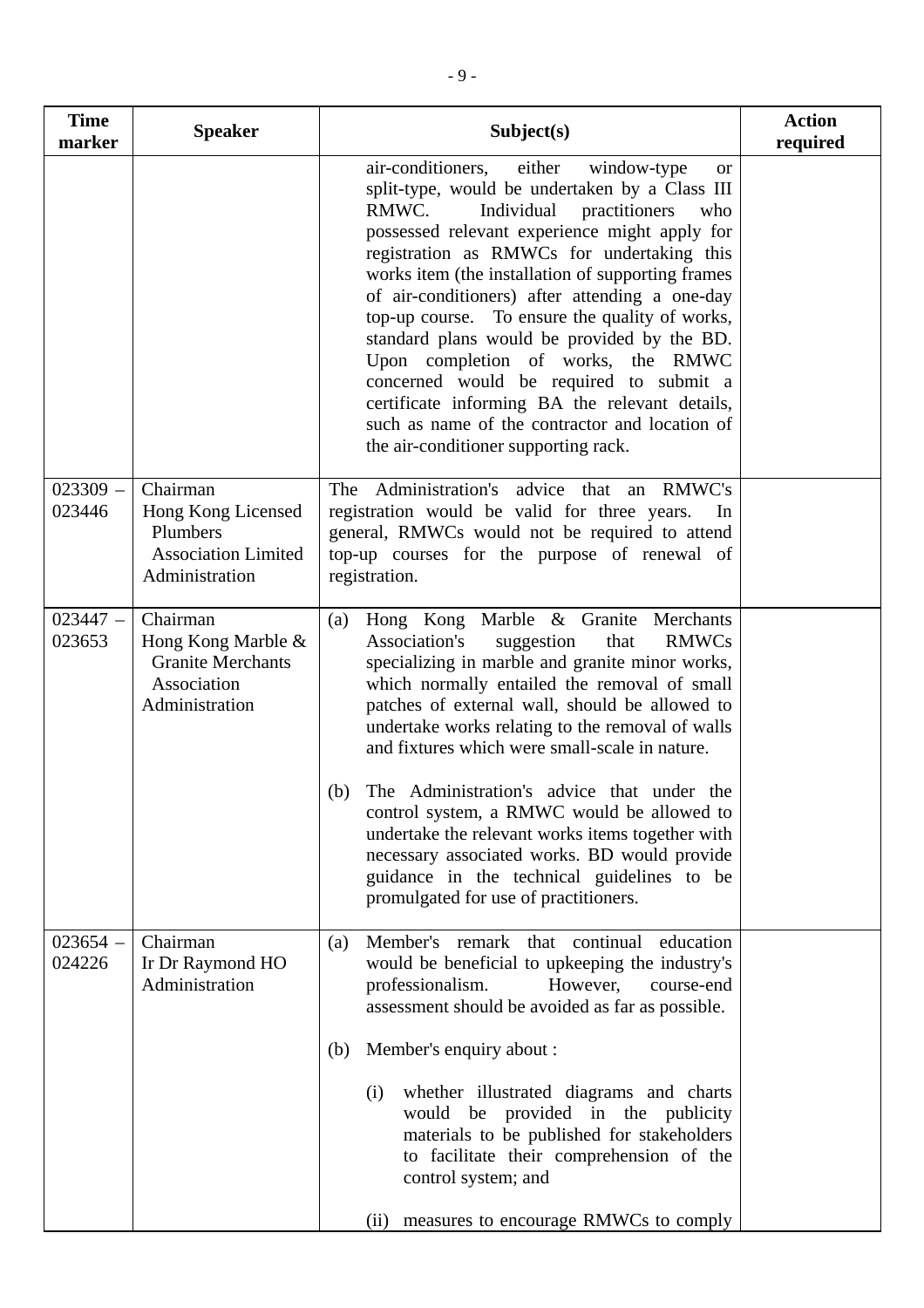| <b>Time</b><br>marker | <b>Speaker</b>                                 | Subject(s)                                                                                                                                                                                                                                                                                                                                                                                                                                                                                                | <b>Action</b><br>required                                                                    |
|-----------------------|------------------------------------------------|-----------------------------------------------------------------------------------------------------------------------------------------------------------------------------------------------------------------------------------------------------------------------------------------------------------------------------------------------------------------------------------------------------------------------------------------------------------------------------------------------------------|----------------------------------------------------------------------------------------------|
|                       |                                                | with the proposed system, in particular, the<br>requirement for RMWCs to notify the BA<br>before commencement of Classes I and II<br>minor works and after completion of Class<br>III minor works.                                                                                                                                                                                                                                                                                                        |                                                                                              |
|                       |                                                | The Administration's advice that :<br>(c)                                                                                                                                                                                                                                                                                                                                                                                                                                                                 |                                                                                              |
|                       |                                                | after passage of the Bill, user-friendly<br>(i)<br>tailor-made<br>pamphlets<br>and<br>technical<br>guidelines would be issued to various<br>stakeholders.<br>These pamphlets<br>and<br>guidelines would be designed to attract<br>readers, e.g. by illustrated diagrams and<br>charts. Consideration would also be given<br>to displaying interactive models in the<br>resources centres of the Hong Kong<br>Housing Society, illustrating common<br>household minor works and their key<br>features; and |                                                                                              |
|                       |                                                | on one hand, practitioners would be<br>(ii)<br>inclined<br>comply with<br>to<br>statutory<br>requirements in order to retain their<br>eligibility as registered contractors.<br>On<br>the other hand, enforcement actions would<br>be taken by the BD, through its existing<br>yearly operation to identify 1,000 target<br>buildings and the proposed Mandatory<br>Building Inspection Scheme to inspect<br>2,000 buildings per year, against UBWs.                                                      |                                                                                              |
| $024227 -$<br>024657  | Chairman<br>Ir Dr Raymond HO<br>Administration | Discussion on public and stakeholders engagement<br>exercises in mapping out the proposed control<br>system.                                                                                                                                                                                                                                                                                                                                                                                              |                                                                                              |
| $024658 -$<br>024750  | Chairman<br>Prof Patrick LAU<br>Administration | Member's remark that the relevant Regulation<br>(a)<br>would set out the implementation details of the<br>minor works control system which would<br>address concerns relating to the registration<br>mechanism, delineation of duties among works<br>items, etc. Consideration should therefore be<br>given to providing the draft Regulation to the<br>Bills Committee to facilitate scrutiny of the Bill.<br>The Administration's advice that relevant works<br>(b)                                     | The<br>Administration<br>to take action as<br>stated<br>in<br>paragraph 2 of<br>the minutes. |
|                       |                                                | guidelines and plans were progressively being<br>drawn up at the moment.<br>Some of the<br>guidelines and plans would be provided to the<br>Bills Committee to facilitate its scrutiny of the                                                                                                                                                                                                                                                                                                             |                                                                                              |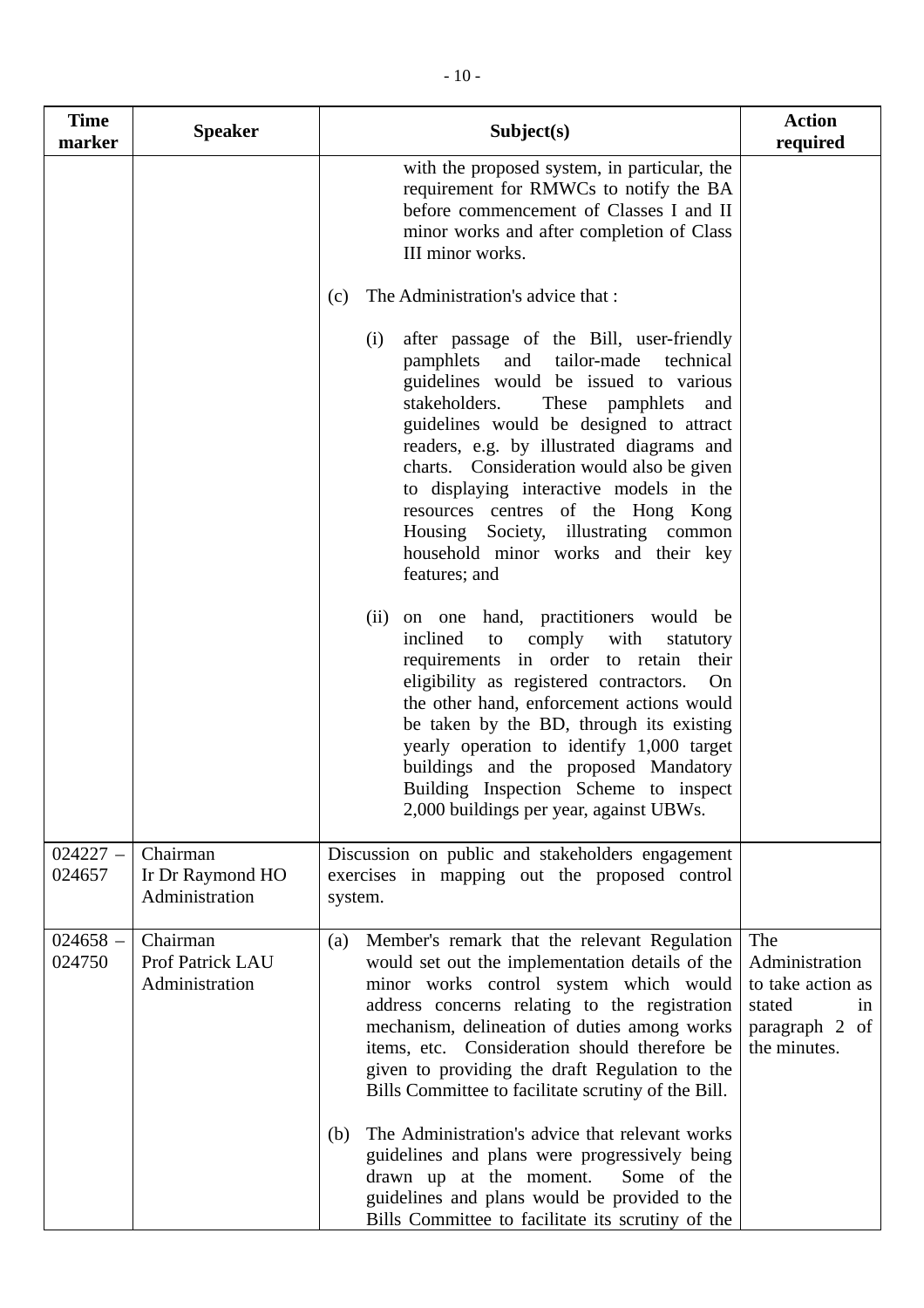| <b>Speaker</b>                                                                                        | Subject(s)                                                                                                                                                                                                                                                                                                                                                                                                                                                                                                                                                                                                                                                                                        | <b>Action</b><br>required             |
|-------------------------------------------------------------------------------------------------------|---------------------------------------------------------------------------------------------------------------------------------------------------------------------------------------------------------------------------------------------------------------------------------------------------------------------------------------------------------------------------------------------------------------------------------------------------------------------------------------------------------------------------------------------------------------------------------------------------------------------------------------------------------------------------------------------------|---------------------------------------|
|                                                                                                       | Preparation of the guidelines and plans<br>Bill.<br>would be completed before the commencement<br>of the control system.                                                                                                                                                                                                                                                                                                                                                                                                                                                                                                                                                                          |                                       |
| Chairman<br>Hong Kong Licensed<br>Plumbers<br><b>Association Limited</b><br>Administration            | Discussion on the procedures for notifying BA under<br>the control system                                                                                                                                                                                                                                                                                                                                                                                                                                                                                                                                                                                                                         |                                       |
| Chairman<br>Hong Kong<br>Water<br>Works Professionals<br><b>Association Limited</b><br>Administration | Discussion on plumbers' concern in relation to the<br>proposed control system.                                                                                                                                                                                                                                                                                                                                                                                                                                                                                                                                                                                                                    |                                       |
| Chairman<br>Hong Kong Owners<br>Club<br>Administration                                                | Administration's effort in conducting<br>briefing<br>sessions to exchange views with stakeholders and<br>buildings owners.                                                                                                                                                                                                                                                                                                                                                                                                                                                                                                                                                                        |                                       |
| Chairman<br>Mr James TO<br>Hong Kong Licensed<br>Plumbers<br><b>Association Limited</b>               | Member's concern that a highly simplified<br>(a)<br>reporting mechanism for notifying the BD might<br>lead to serious consequence. For example, if<br>an accident occurred after the completion of a<br>the notification<br>works,<br>minor<br>document<br>provided by the RMWC concerned might serve<br>as evidence before the court.<br>Care must<br>therefore be taken in the classification and<br>delineation of duties among the works items<br>such that the legal liabilities of the respective<br>RMWCs could be clearly identified.<br>Hong Kong Licensed Plumbers Association<br>(b)<br>Limited's remark that the licensed plumbers<br>would co-operate with the Administration in the |                                       |
| Chairman<br>Ir Dr Raymond HO<br>Administration                                                        | Member's invitation for deputations to give more<br>(a)<br>views to the Bills Committee on the various<br>implications of the Bill. He also re-iterated that<br>the proposed legislative amendment would bring<br>into play a set of simplified procedures to<br>encourage the public to commission legal minor<br>works in future.<br>The Hong Kong Owners<br>Club's<br>suggestion<br>help<br>disseminate<br>to<br>information about the Administration's public<br>engaging exercises was also appreciated.                                                                                                                                                                                     |                                       |
|                                                                                                       |                                                                                                                                                                                                                                                                                                                                                                                                                                                                                                                                                                                                                                                                                                   | implementation of the control system. |